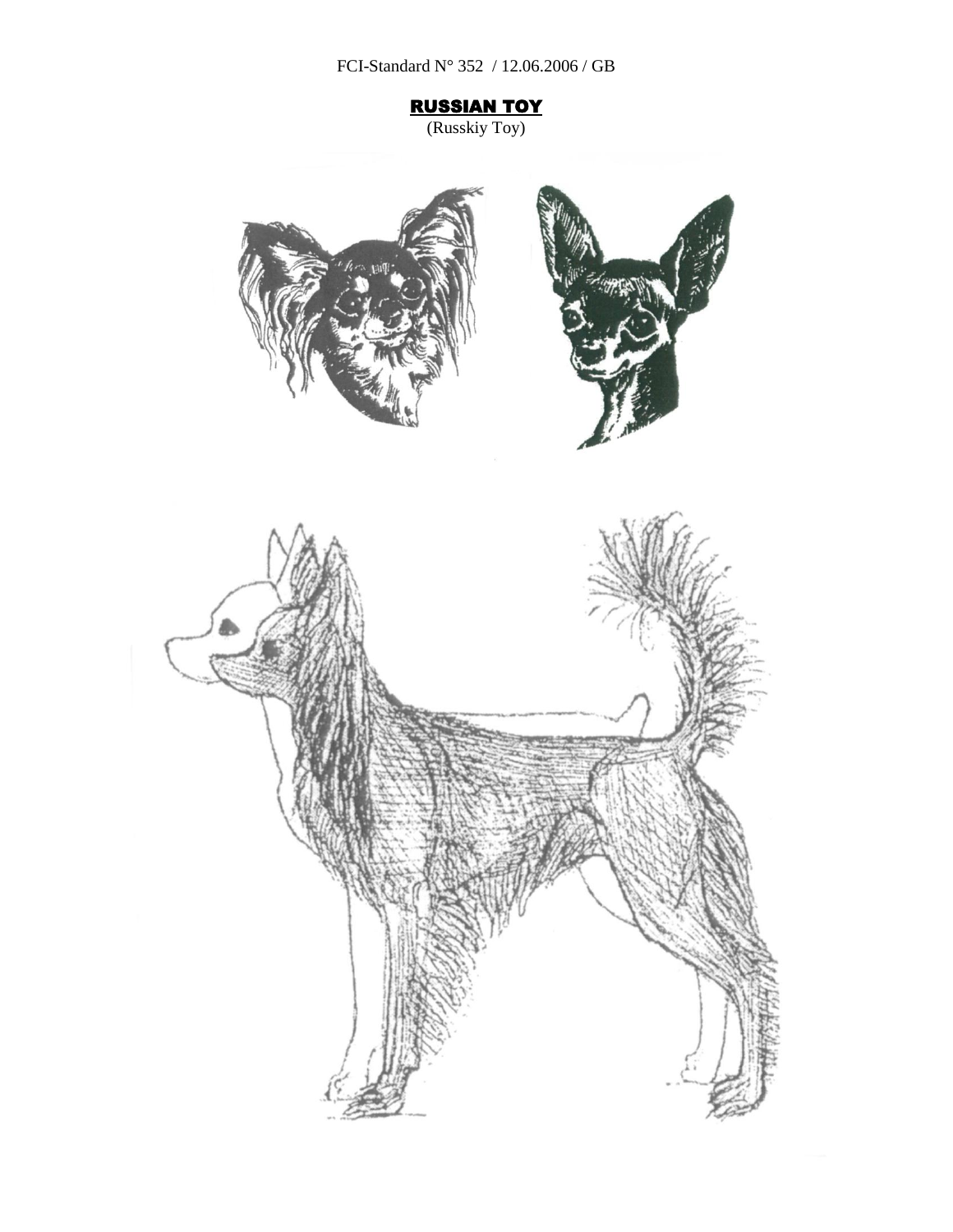**TRANSLATION**: RKF, revised by R. Triquet and J. Mulholland. **ORIGIN:** Russia. **DATE OF PUBLICATION OF THE ORIGINAL VALID STANDARD**: 21.02.2006 **UTILIZATION**: Companion Dog. **CLASSIFICATION F.C.I**.: Group 9 Companion and Toy dogs. Section 9 Continental Toy Spaniels and Russian Toys.

Without working trial.

**BRIEF HISTORICAL SUMMARY:** At the beginning of the 20<sup>th</sup> century, the English Toy Terrier was one of the most popular toy dogs in Russia. However, in the period 1920 – 1950 the breeding of pure toy terriers was almost stopped and the number of dogs fell to a critical level. Only in the mid-fifties did Russian dog-breeders begin the revival of the breed. Practically all dogs which were used for breeding had no pedigrees; many of them were not pure blood. The Standard drafted for Toy Terriers significantly differed from that of the English Toy Terrier in many aspects. From this moment, the evolution of the breed in Russia went its own way.

On the  $12<sup>th</sup>$  of October, 1958 two smooth-haired dogs, one of which had slightly longer hair, gave birth to a male dog with a spectacular fringes on ears and limbs. It was decided to keep this feature.

The male was mated with a female which also had slightly long hair. Thus the longhaired variety of the Russian Toy appeared. It was called Moscow Longhaired Toy Terrier.

A dog breeder from Moscow, Yevgueniya Fominichna Zharova, played an important role in the creation of this breed variant.

It was during a long period of development, in an isolated context, along with a specifically conducted selection that a new breed was created**:** the Russian Toy with two varieties: Long-haired and Smooth-haired.

**GENERAL APPEARANCE**: A small elegant dog, lively, long-legged, with fine bone and lean muscles. Sexual dimorphism only slightly defined.

**IMPORTANT PROPORTIONS**: Square build. The height at elbows is only slightly more than half of the height at withers; the chest is sufficiently deep.

**BEHAVIOUR/TEMPERAMENT**: Active, very cheerful, neither cowardly nor aggressive. The behaviour is significantly different between males and females.

**HEAD**: Small compared to the body.

#### **CRANIAL REGION**:

Skull**:** High but not too wide (width at the level of zygomatic arches does not exceed the depth of the skull).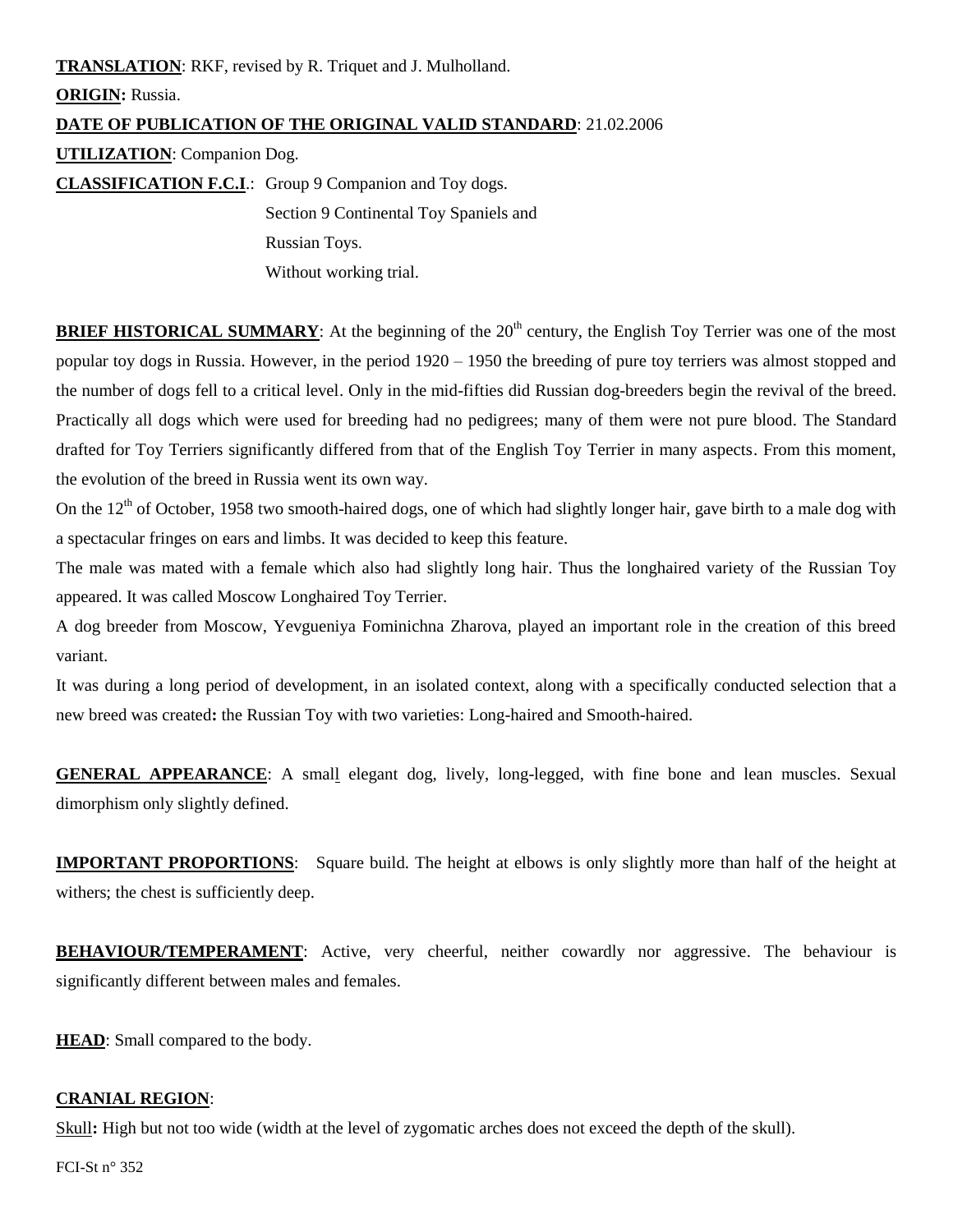Stop: Clearly pronounced.

#### **FACIAL REGION**:

Nose: Small, black or matching the coat colour. Muzzle: Lean and pointed, slightly shorter than the skull. Lips: Thin, lean, tight- fitting and dark or matching the coat colour. Jaws/Teeth: Small, white. Scissor bite. Absence of 2 incisors permitted in each jaw. Cheekbones**:** Only slightly pronounced. Eyes: Quite large, rounded, dark, slightly prominent, set well apart and looking straight ahead. Eyelids are dark or matching the coat colour, tightly fitting. Ears: Big, thin, set high, erect.

**NECK**: Long, lean, carried high, slightly arched.

### **BODY**:

Topline: Gradually sloping from the withers to the root of the tail. Withers: Slightly pronounced. Back: Strong and straight. Loin: Short and slightly arched. Croup: The croup is somewhat rounded and slightly sloping. Chest: The chest is oval, sufficiently deep and not too wide. Underline and Belly: Tucked up belly and drawn up flanks, forming a nicely curved line from the chest to the flanks.

**TAIL**: Docked (only two or three vertebrae are left), carried high. In countries where tail docking is prohibited by law, it is left in its natural state. Undocked: sickle tail. It should not be carried lower than back level.

### **LIMBS**

**FOREQUARTERS**: Thin and lean; seen from the front, the front legs are straight and parallel.

Shoulders: The shoulder blades are moderately long and not too sloping.

Upper arm: Forming an angle of 105 degrees with the shoulder blade. The length of upper arm is approximately equal to the length of shoulder.

Elbows: In line with the body.

Forearm: Long, straight.

Carpus (Wrist): Lean.

Metacarpus (Pastern): Almost vertical.

Forefeet: Small, oval, turning neither in nor out. Toes well-knit and arched. Nails and resilient pads are black or match the coat colour.

FCI-St  $n^{\circ}$  352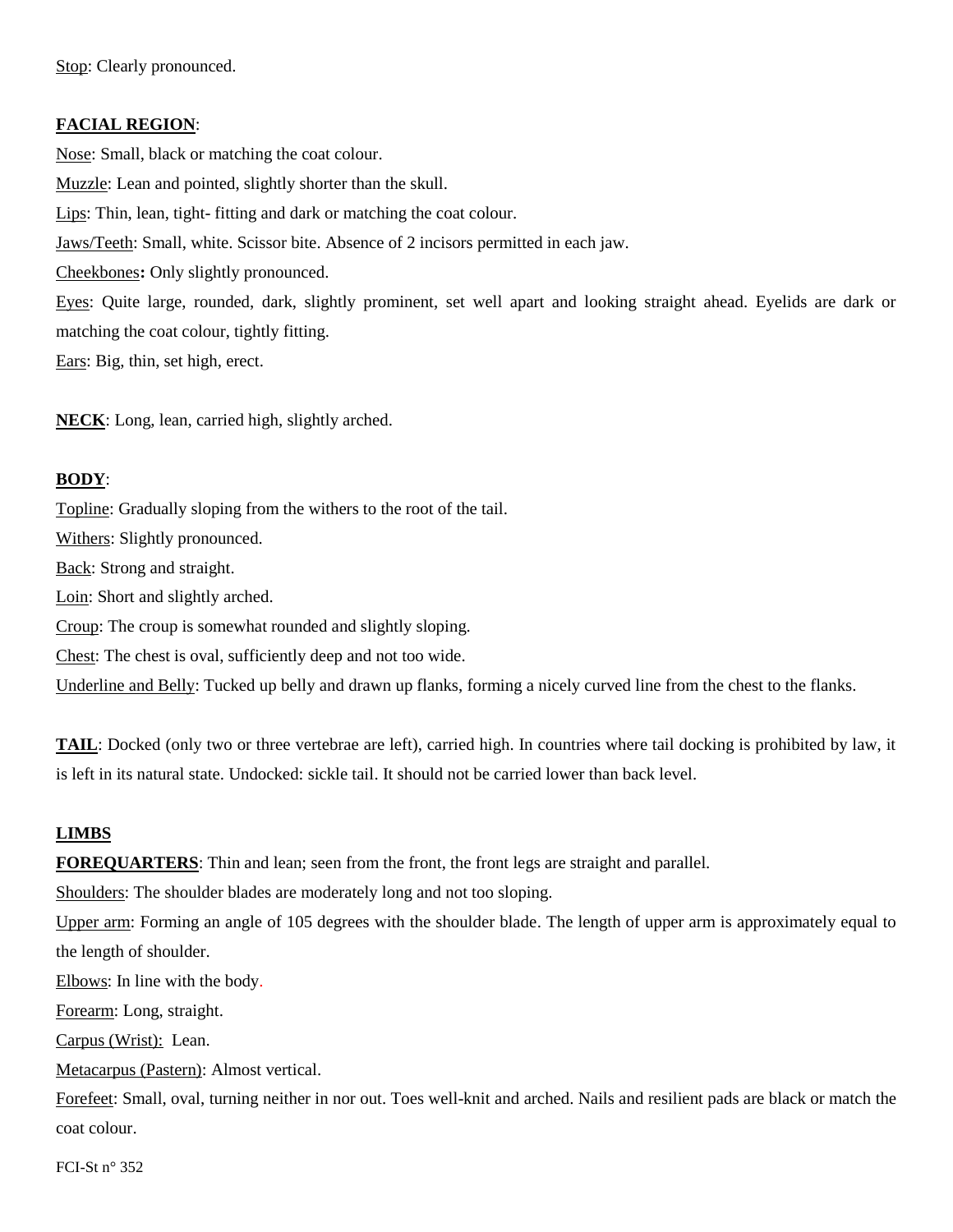**HINDQUARTERS**: Seen from the rear, the hind legs are straight and parallel, but standing a little bit wider than the forelegs. Stifles and hocks are sufficiently bent. Upper thigh: Muscles are lean and developed. Lower thigh: The upper and lower thighs are of the same length. Hock: Sufficiently angulated. Metatarsus (Rear pastern): Vertical. Hind feet: Arched, a little bit narrower than forefeet. Nails and pads are black or match the coat colour.

**GAIT/MOVEMENT**: Easy, straightforward, fast. No noticeable change in the topline when moving.

**SKIN**: Thin, dry and tight-fitting.

# **COAT**

HAIR: There exists two types for the breed: smooth-haired and longhaired.

- Smooth-haired: short, close-lying, shiny hair, without undercoat or bald patches.
- Long-haired: body is covered with moderately long (3-5 cm), straight or slightly wavy hair, close-lying, which  $\bullet$ does not hide the natural outline of the body. Hair on the head and on the front part of limbs is short and close lying. Distinct feathers on rear side of limbs. The feet have long, silky hair which completely hides the nails. Ears are covered with thick, long hair forming a fringe. Dogs of more than 3 years have such a fringe, which should completely hide the outer edges and tips of the ears. Body hair should not look tousled nor be too short (less than 2 cm.).

COLOUR: Black and tan, brown and tan, blue and tan. Also red of any shade with or without black or brown overlay. Richer shades are preferable for all colours.

### **SIZE AND WEIGHT**:

Height at withers: Dogs and bitches:  $20 - 28$  cm (tolerance  $+/- 1$  cm) Weight: Dogs and bitches: up to 3 kg.

**FAULTS**: Any departure from the foregoing points should be considered a fault and the seriousness with which the fault should be regarded should be in exact proportion to its degree.

- Timid behaviour.
- Level bite or incisors sloping forward.  $\bullet$
- Semi-pricked ears. This condition in longhaired dogs with heavy fringes is permissible but not desirable.  $\bullet$
- Low set tail.  $\bullet$
- Presence of bald patches in smooth-haired dogs.